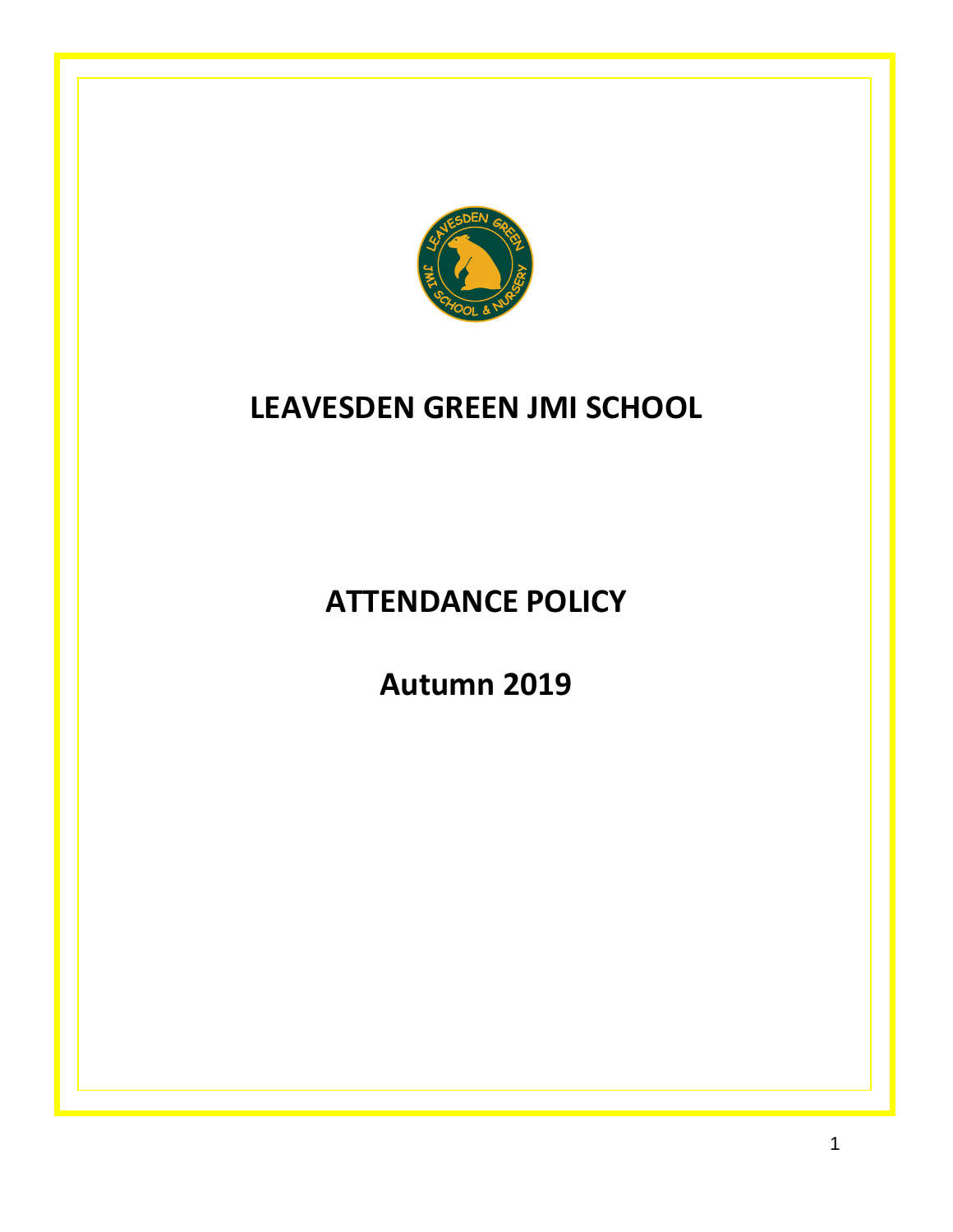Leavesden Green JMI School aims to maximise attendance rates in order to ensure that all students are able to take the fullest advantage of the learning experiences available to them.

## **Rights and Responsibilities**

Improving attendance at Leavesden Green School is the responsibility of everyone in the school community - pupils, parents and staff.

## **Parents and Carers**

Parents are responsible in law for ensuring that their children of compulsory school age receive an efficient education suitable to their age, ability, aptitude and any special educational needs that they may have. Parents are legally obliged to ensure that their child attends school at all times unless they are too unwell to attend.

Parents whose children are registered at a school are responsible for ensuring that their children attend and stay at school.

Parents should:-

- $\triangleright$  Ensure that their children arrive at school on time and be ready for learning.
- $\triangleright$  Instil in their children an appreciation of the importance of attending school regularly.
- $\triangleright$  Take an active interest in their children's school career, praising and encouraging effective learning.
- $\triangleright$  Work in partnership with their children's school to resolve issues, which may lead to non-attendance.
- $\triangleright$  Notify us if their child/children are going to be late for, or absent from school.
- $\triangleright$  Where possible, avoid arranging medical/dental appointments during school hours.
- $\triangleright$  Avoid booking holidays during term time.

The school is obliged by law to differentiate between authorised and unauthorised absence. Only if the school is satisfied as to the validity of the explanation offered by the letter/message will the absence be authorised.

Parents will be regularly informed in writing of any concerns, which may arise over a child's attendance. Parents whose child's attendance is a cause for concern will initially be written to by the Family Worker and will be asked to attend a meeting to discuss issues leading to poor attendance. Where possible, support will be offered to enable issues to be resolved leading to improved attendance. If the child's attendance continues to be of concern, the Headteacher will write to the parents.

Parents whose first language is not English or have literacy problems will be offered appropriate support from school in matters of communication as far as we are able.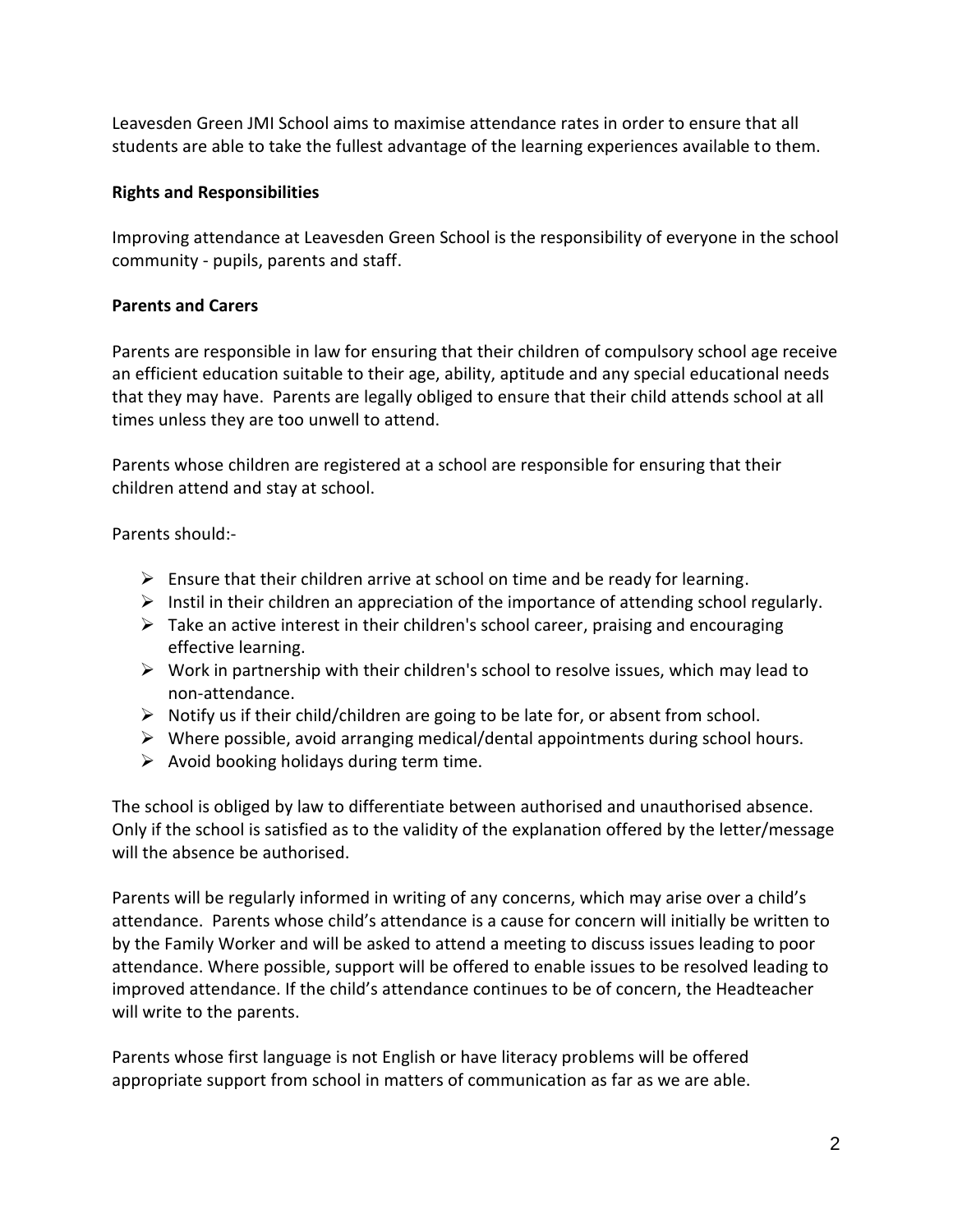## **Pupils**

All pupils are expected to attend school and all of their lessons regularly and punctually.

There is a certificate system organised by County school opts into that awards annual certificate for excellent attendance.

# **School**

Staff will endeavour to encourage good attendance and punctuality through personal example. The school will employ a range of strategies (see below) to encourage good attendance and punctuality and will promptly investigate all absenteeism, liaising closely with parents. Staff will respond to all absenteeism firmly and consistently.

# **Registration**

Registers will be completed promptly at 08.50 am and at 1.00 pm in EY and Y1, at 1.15 pm in Y2 and KS2 and will be marked into SIMS.

The school doors will close at 8.50am. If the door is closed parents must take children to the office. Classroom doors cannot be reopened for safety reasons.

Registers will close at 09.00 am and at 1.10/1.25 pm. If a pupil fails to arrive before the registers close, he/she will be marked as 'absent'. Pupils who arrive after the registers have closed should report to the general office and their parents must complete the Inventry sign in system. If a pupil is persistently late, the Family Worker will contact the parents in writing to arrange a meeting.

Parents are reminded that if a child arrives in school after the registers have closed and an acceptable explanation is not forthcoming, the pupil has to be recorded as 'unauthorised absent' for that session.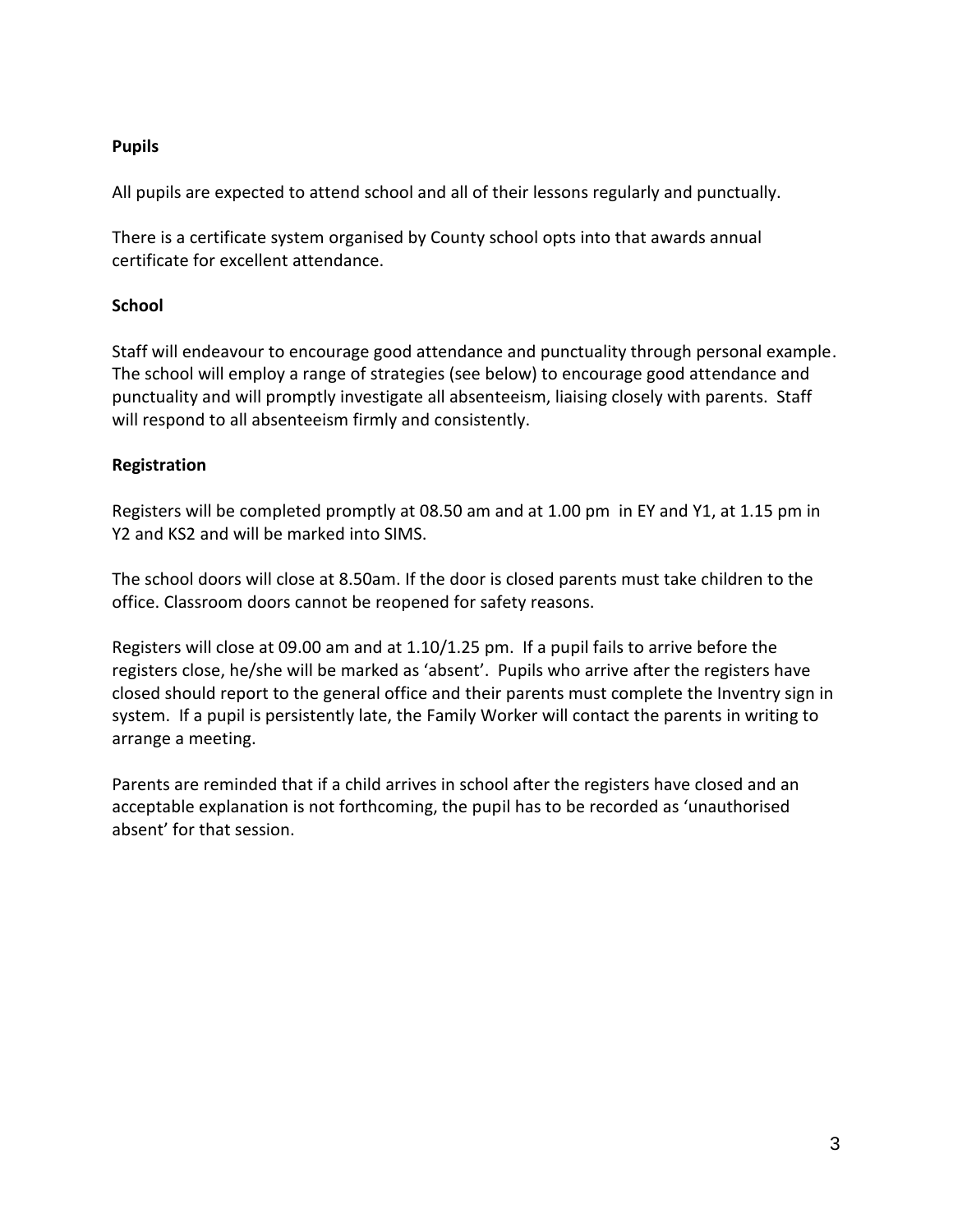### **Procedures**

- 1. Once dinner registers are returned to the office, a member of the office team will text/telephone the parents/carers of any child with an unexplained absence. This will happen by 9.30am
- 2. If no response is received following the text/telephone calls, two members of school staff will visit the home address by 10.30am.
- 3. If there is no response at the home address, a note will be left and the police will be contacted to carry out a welfare check.
- 4 If a child's attendance is below 95% a letter will be sent home informing them.
- 4a One a child's attendance is 90% or less, the Family Worker will contact the family via letter **and** telephone to invite them to attend a meeting with the head teacher to discuss their child's absence. Where possible, support will be provided.
- 4b The Family Worker will contact the family via telephone or in person the day before the meeting as a reminder.
- 5 If attendance and/or reasons for absence does not improve, parents/carers will be invited to a meeting. These meetings will then continue every 2 weeks until there is an improvement.
- 6 If there are 6-8 unauthorised sessions, individual B1 letters will be sent to both parents (even if living at same address) warning that they are at risk of receiving a fixed penalty notice.
- 7 If there are 15 unauthorised sessions, a fixed penalty notice will be issued from HCC.
- 7a If the fine is paid and attendance does not improve, contact the Attendance Improvement Office for support.
- 7b If the fine is not paid, each parent will be prosecuted.

#### **Authorised/Unauthorised Absence**

It is vital that all staff adhere to the same criteria when deciding whether or not to authorise an absence.

Leavesden Green JMI School will decide on how an absence is to be recorded according to 'School Attendance: Policy and Practice on Categorisation of Absence'. This states that: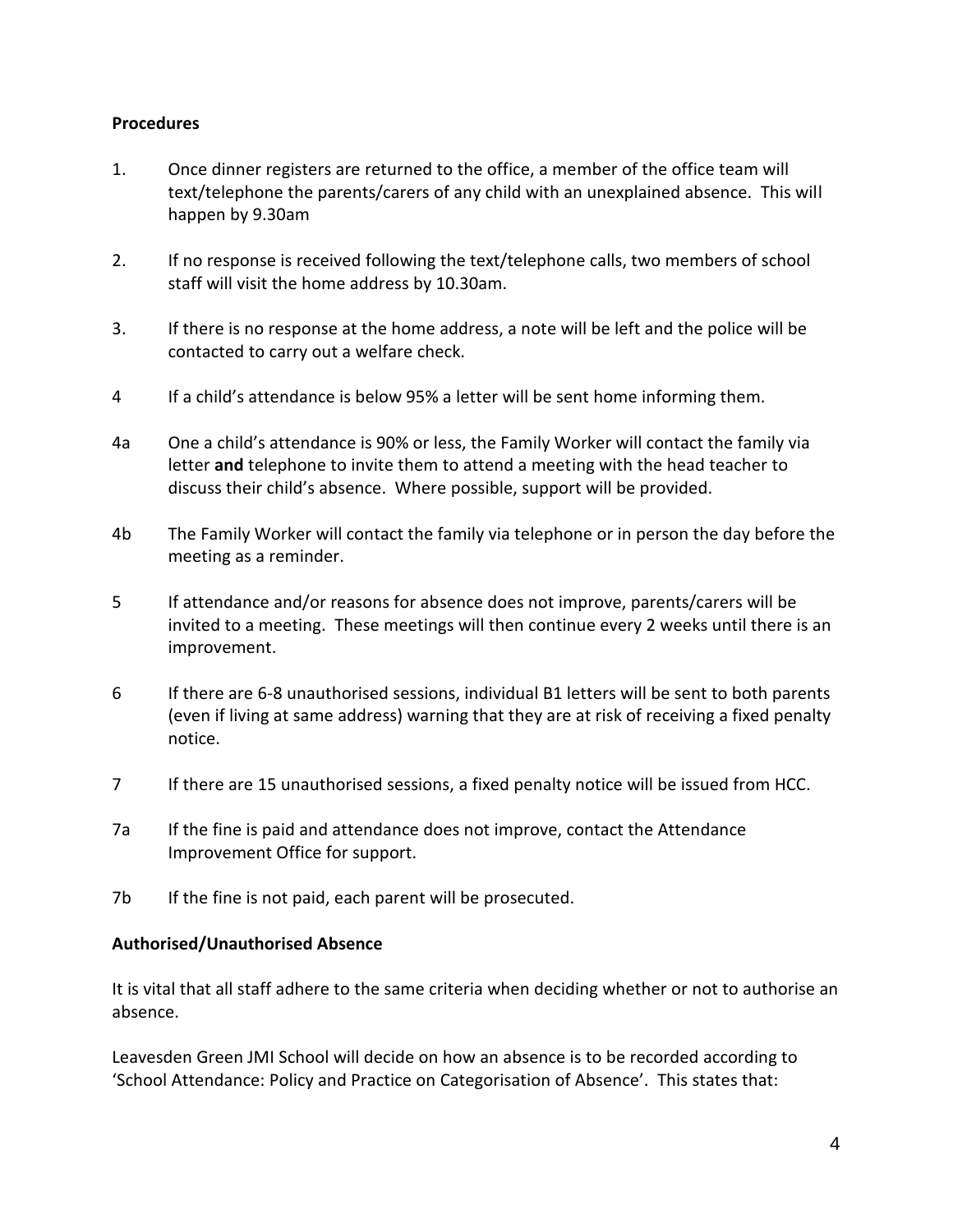Only the school can authorise an absence. The fact that a parent has provided a note or other explanation in relation to a particular absence does not, itself, oblige the school to accept the explanation offered if the school does not accept the explanation offered as a valid reason for absence.

Where a child is continuing to have low attendance and the absences are being supported by parents giving medical reasons then the school will contact the Attendance Improvement Officer for further advice. Parents will be informed of this as appropriate

## Absence can be **authorised** if:

- The pupil was absent with leave granted by the Headteacher
- The pupil was ill 'or prevented from attending by any unavoidable cause'
- 'The absence occurred on a day exclusively set aside for religious observance by the religious body to which the pupil's parent belongs'
- The school at which the child is a registered pupil is not within walking distance of the child's home and no suitable arrangements have been made by the LEA for the child's transport to and from school
- The pupil is the child of Traveller parents who temporarily leave the area giving reasonable indication of their intention to return.
- The pupil is attending an approved off-site activity or is receiving special off-site tuition
- The pupil is attending a Pupil Referral Unit
- The pupil is participating in an approved public performance
- The pupil is involved in a one off **exceptional** special occasion (e.g. if a pupil is attending the graduation of an older sibling) and their attendance is over 95% Repeated exceptional occasions will not be accepted...

## Absence will be **unauthorised** if:

- No explanation is forthcoming
- The child was absent for more than 3 days without a doctors note.
- The school is dissatisfied with the explanation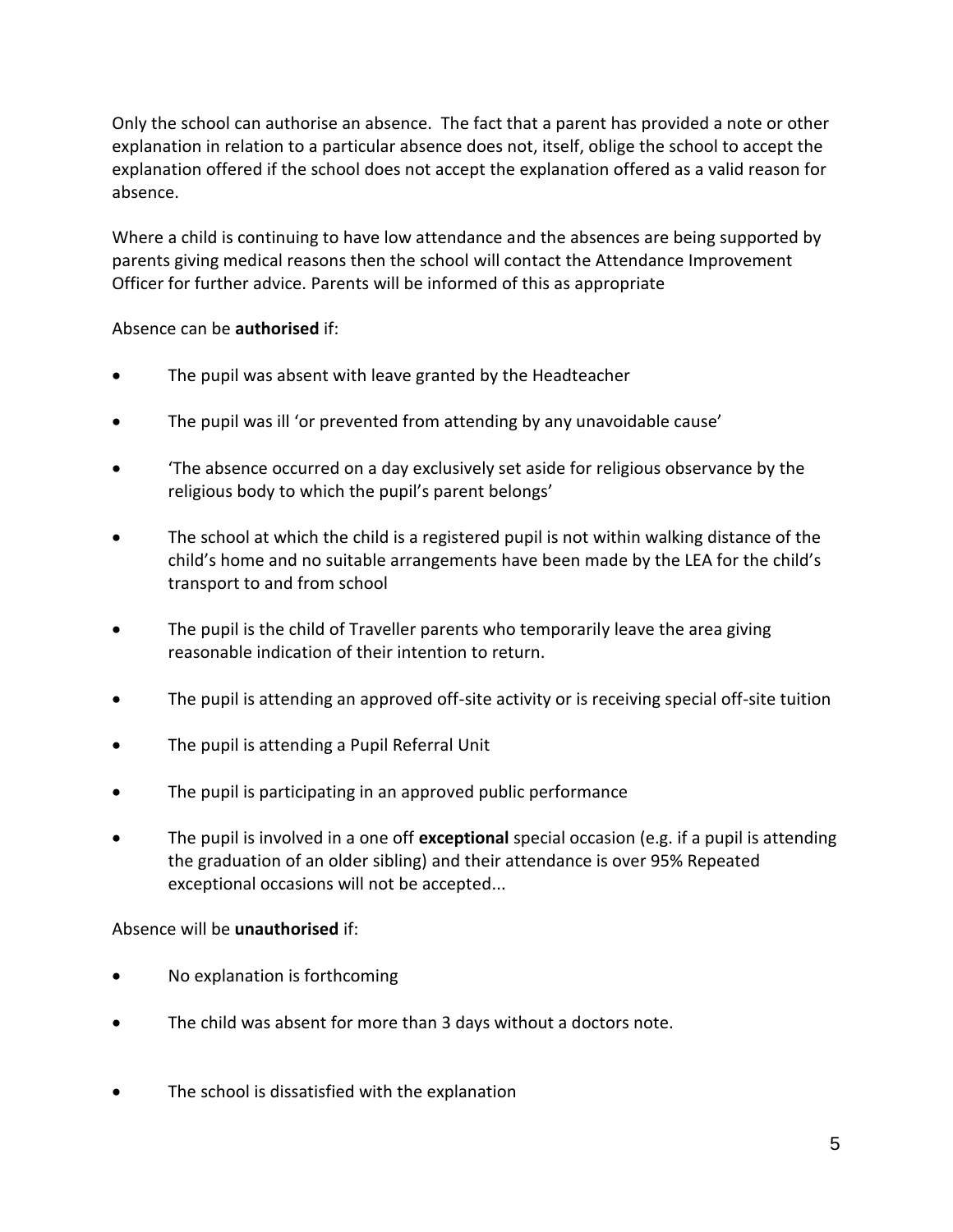- The pupil stays at home to mind the house or to look after siblings (the guidance suggests that absence in such cases should only be granted in exceptional circumstances)
- The pupil stays at home because of parental organisation issues e.g. taking relative to hospital, mum ill, parent appointments
- The pupil is absent for **unexceptional** special occasions (e.g. a birthday)
- The pupil is away from school on a family holiday or a period of time longer than that negotiated with the school
- The pupil is on a family holiday without permission
- The parents/cares have been notified that additional medical certification is required to support medical absence

# **Holidays (now known as Leave of Absence)**

Parents are not allowed to take children out for family holidays during term time. Where restrictions at work mean holidays can only be taken in school time then school will ask for a letter from employers to confirm this before authorisation will be granted. Attendance must be over 95% for authorisation to be considered. Please ensure that you complete an "Application for Leave of Absence" form, which is available from either the school office or our website. This must be submitted at least three weeks before the absence date together with any evidence if required.

It remains the discretionary power of the head teacher to authorise any leave of absence.

## **Strategies for Promoting Attendance**

- Leavesden Green JMI School will offer an environment in which pupils feel valued and welcomed. The school's ethos must demonstrate that pupils feel that their presence in school is important, that they will be missed when they are absent/late and that follow up action will be taken
- A varied and flexible curriculum will be offered to all pupils. Every effort will be made to ensure that learning tasks are matched to pupils' needs
- Attendance data will be regularly collected and analysed in order to help identify patterns, set targets, correlate attendance with achievement and support and inform policy/practice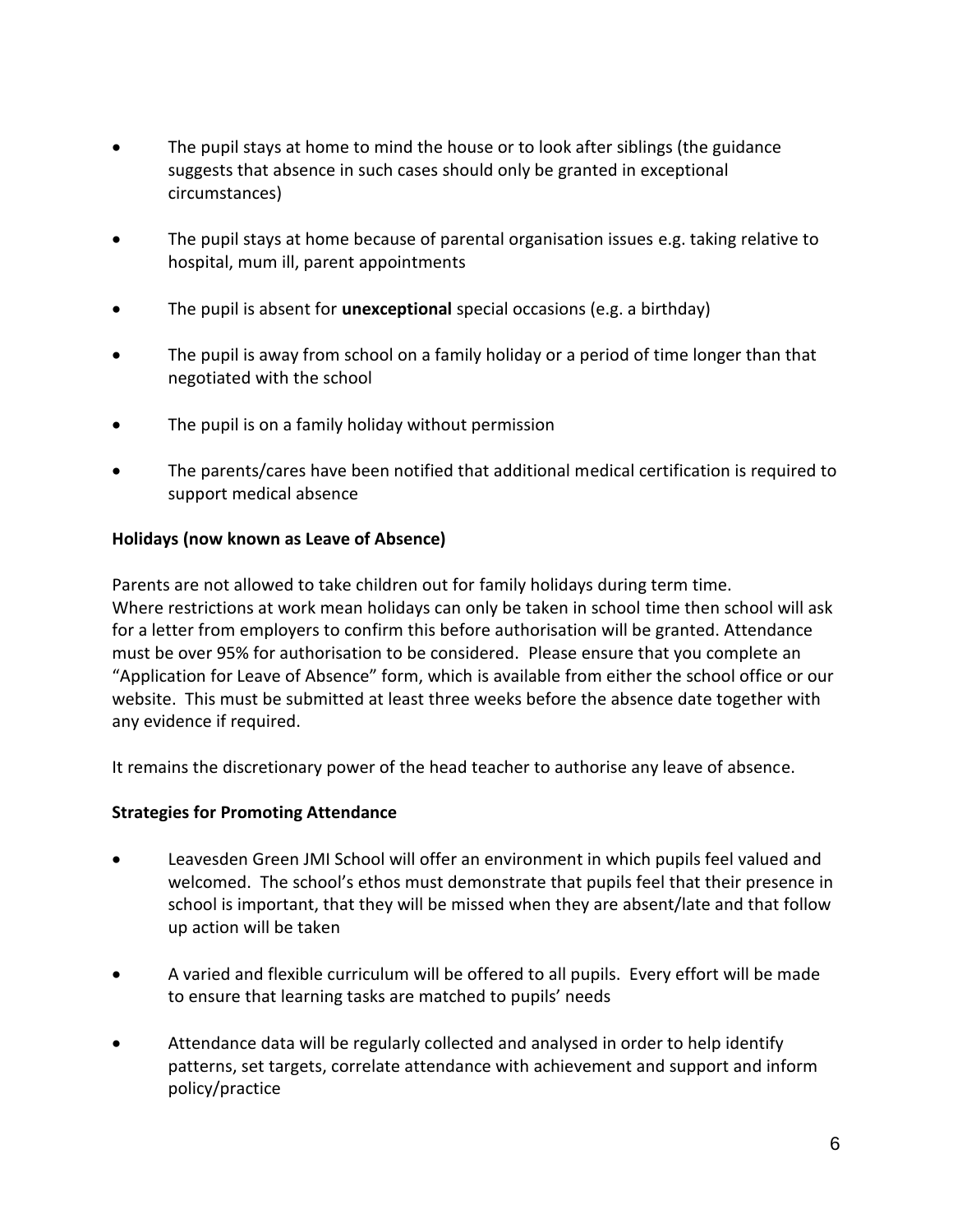- Office staff will collect attendance information to highlight any pupils with persistent poor attendance
- Fortnightly meetings will take place between at least two of the following:
	- $\checkmark$  Headteacher
	- $\checkmark$  Administrative Assistant
	- $\checkmark$  Family Worker
- Good attendance awards will be presented at the end of each school year
- The head teacher will discuss attendance at half-termly Performance and Progress meetings and at half-termly Full Governing Body Meetings
- When appropriate the school will liaise with other agencies Educational Psychology Service, Social Care, Attendance Improvement Officer, Family Support worker or Child and Family Guidance, etc - to support children with attendance issues.
- The head teacher, family worker and administrative assistant will have termly meetings with the school's Attendance Improvement Officer in order to identify and support those pupils who are experiencing attendance difficulties.

## **Penalty Notices for Truancy**

At Leavesden Green School we expect parents/carers to work with us to address attendance problems. If a pupil has at least 15 sessions (1/2 day equals 1 session) unauthorised absence in a term (including unauthorised holidays), and/or a previous term, the Head Teacher may ask the local authority to issue a penalty notice. The penalty is £60 if paid within 21 days of receipt of the notice, rising to £120 is it is paid after 21 days but within 28 days. If the penalty is not paid the local authority may prosecute the parents/carers in court for the irregular attendance. Separate notices are issued to each parent in respect of each child.

Whenever possible the school will always try to celebrate the good attendance of the vast majority of children and will work with parents to ensure attendance and punctuality is good.

Children can only access their learning and achieve their best if they attend school and are able to access the curriculum and other opportunities the school offers. For the small minority of families where attendance continues to be an issue the school will take action.

In the first instance parents will be informed in writing where there are concerns regarding attendance by the school; the letter will remind parents of their legal obligation to ensure that their child attends school every day. If attendance does not improve the parents will be requested to provide medical evidence to support any absences and reference will be made to